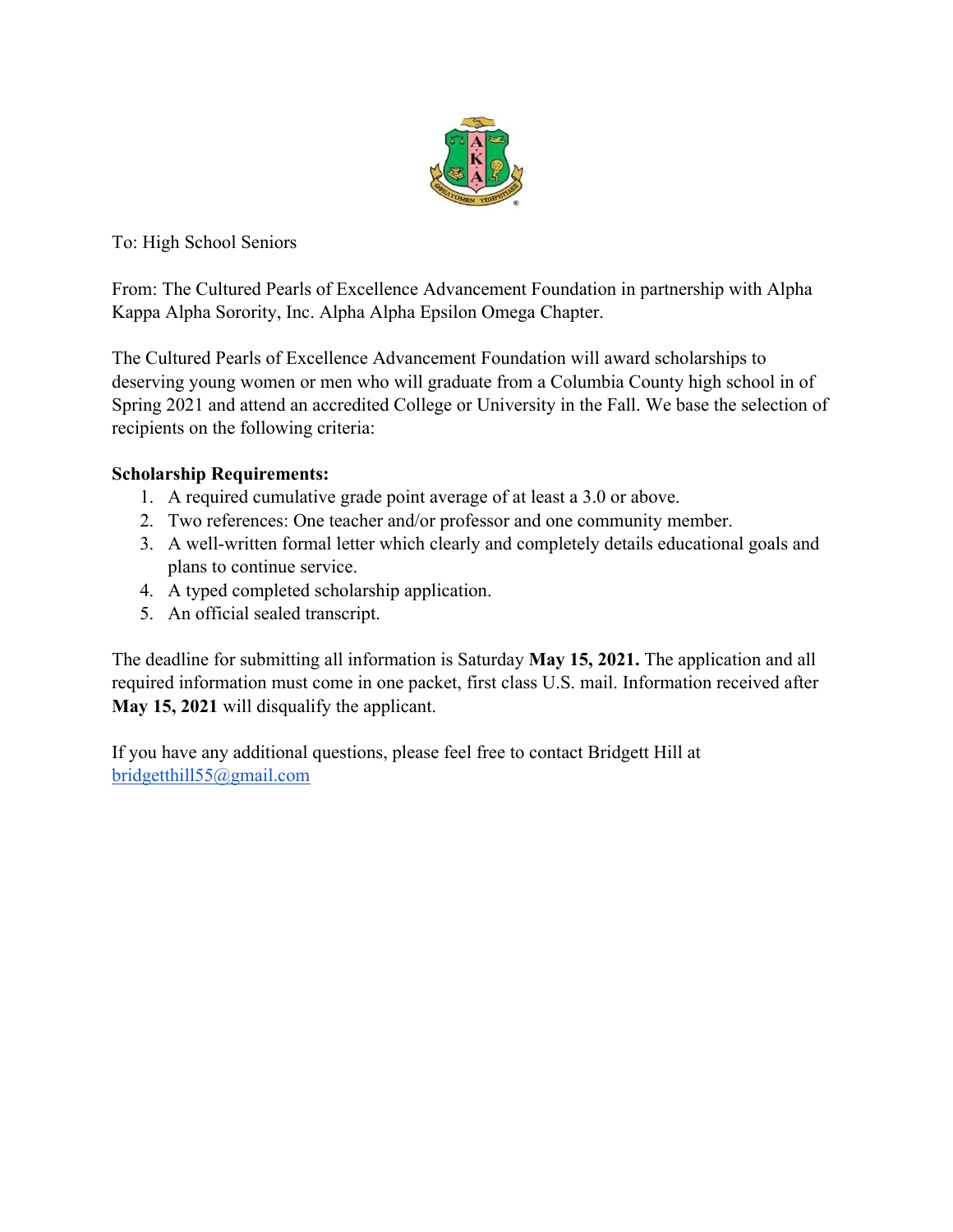# **Alpha Kappa Alpha Sorority Incorporated Alpha Alpha Epsilon Omega Chapter**

## **SCHOLARSHIP APPLICATION**

*"Nothing will work unless you do." –Maya Angelou*

| <b>Personal Data (please print)</b>         |      |     |
|---------------------------------------------|------|-----|
|                                             |      |     |
|                                             |      |     |
|                                             |      |     |
| Current Residence:<br>Street                | City | Zip |
| <b>Educational Data (please print)</b>      |      |     |
|                                             |      |     |
|                                             |      |     |
| Street                                      | City | Zip |
|                                             |      |     |
| Cumulative Grade Point Average: ___________ |      |     |
|                                             |      |     |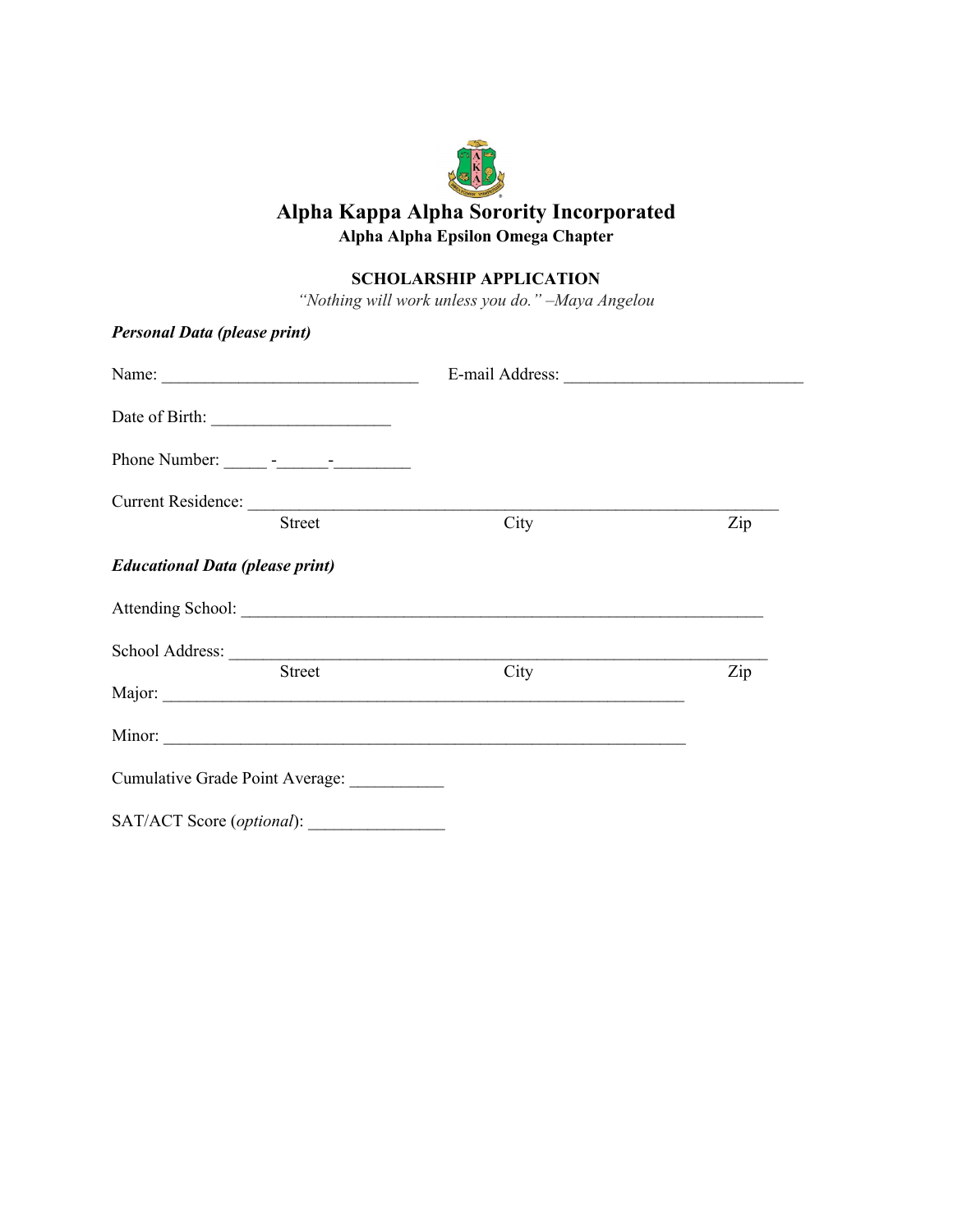## *Student Activity Information (please print)*

Directions: Complete each section providing detailed information about any and all extra-curricular activities.

| <b>Extra-Curricular</b><br><b>Activity</b> | <b>Description</b> | <b>Leadership Position</b><br>held<br>(if not applicable write<br>n/a) | <b>Length of Service</b> |
|--------------------------------------------|--------------------|------------------------------------------------------------------------|--------------------------|
|                                            |                    |                                                                        |                          |
|                                            |                    |                                                                        |                          |
|                                            |                    |                                                                        |                          |
|                                            |                    |                                                                        |                          |

### *Community Service Activities (please print)*

Directions: List community activities in which you are a participant. These activities must be completed outside of school.

| <b>Community Service</b> | <b>Description</b> | <b>Length of</b><br>Service |
|--------------------------|--------------------|-----------------------------|
|                          |                    |                             |
|                          |                    |                             |
|                          |                    |                             |
|                          |                    |                             |